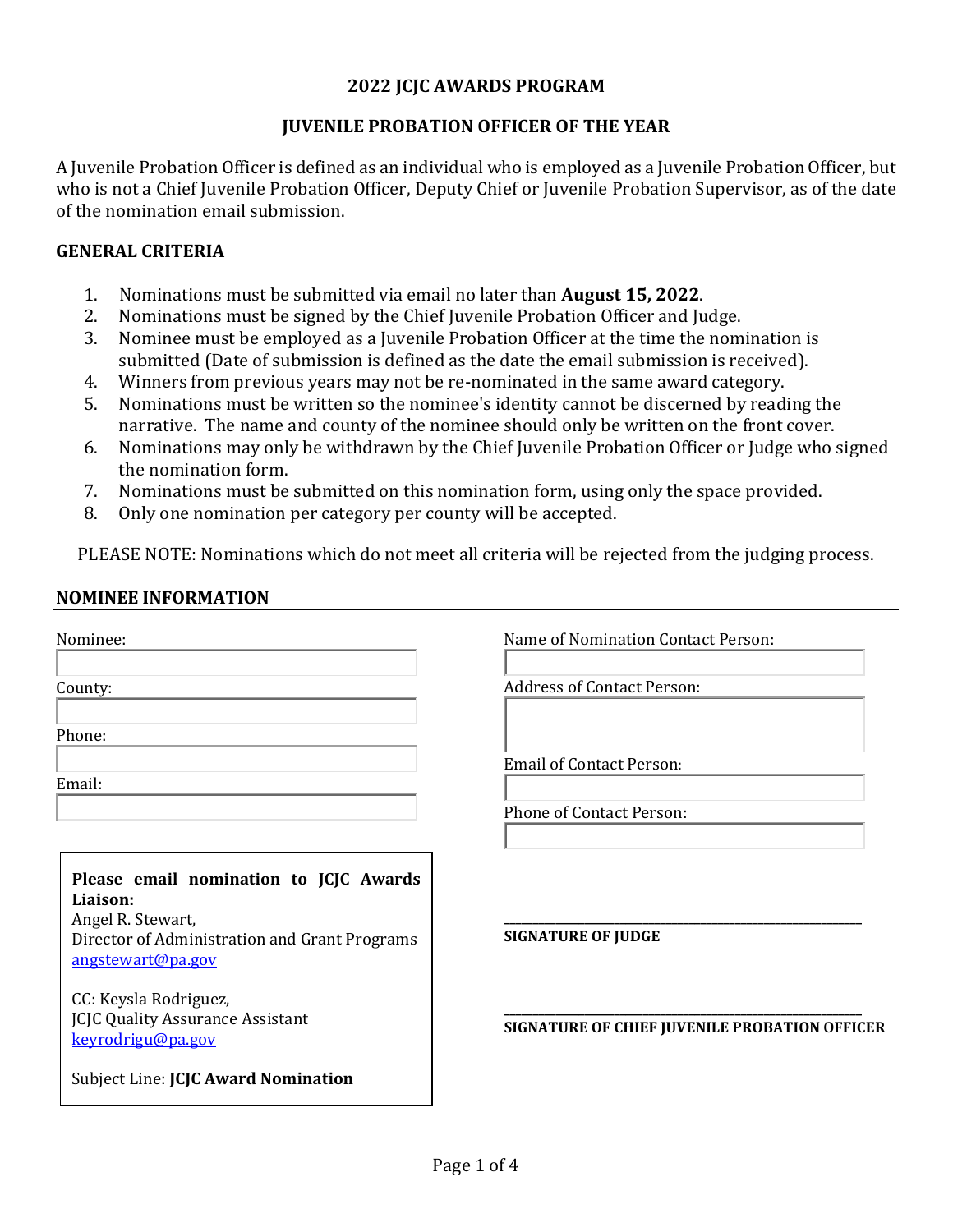## **JUVENILE PROBATION OFFICER OF THE YEAR**

#### **NOMINATION**

I. Describe (do not list) the qualities, skills, and abilities which make the nominee worthy of this award. Include examples of initiative, creativity, leadership, case management skills, ability to organize, and other personal attributes they exhibit as a Juvenile Probation Officer. (70 points)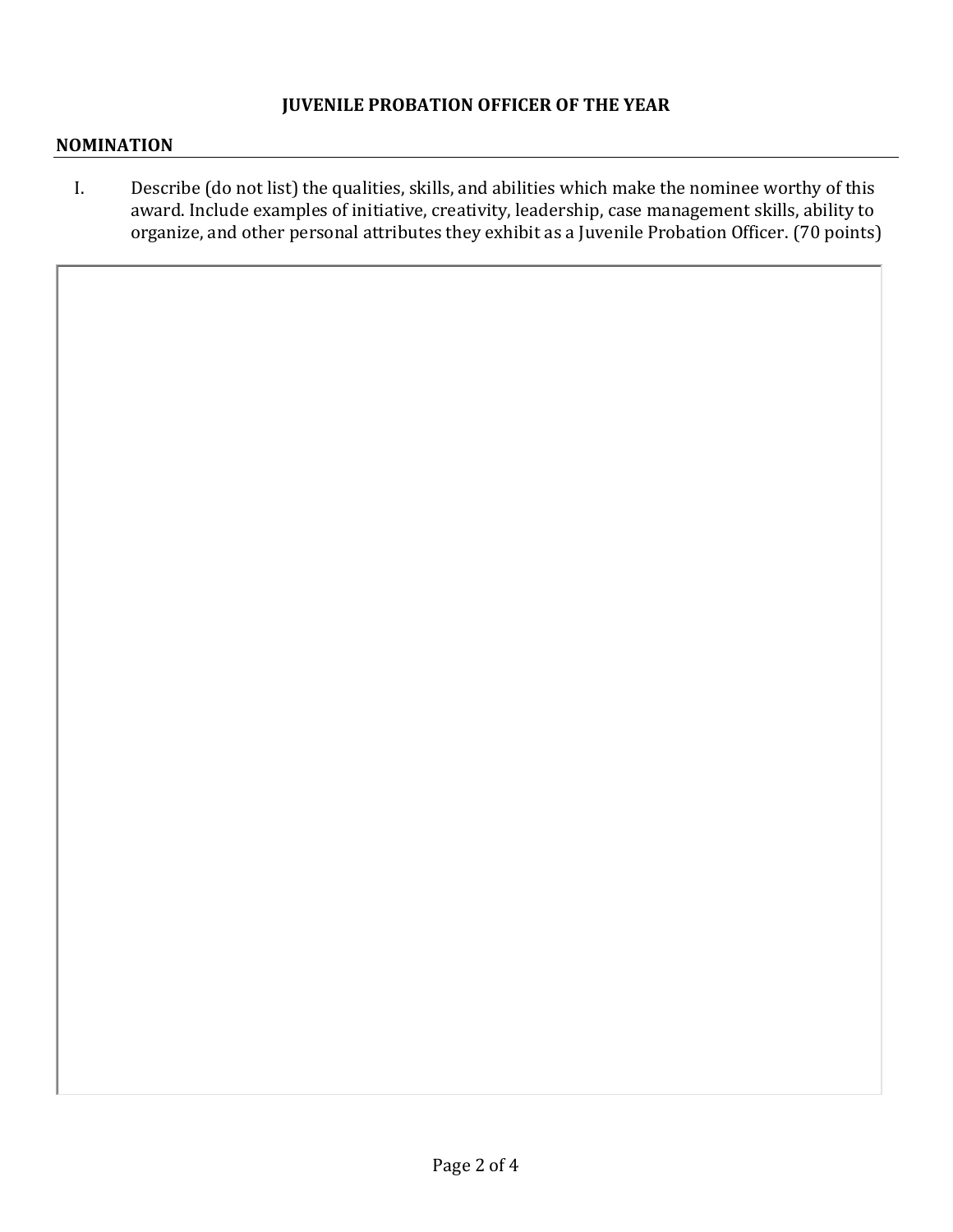## **JUVENILE PROBATION OFFICER OF THE YEAR**

II. Describe how the nominee's community involvement during personal time has enhanced the nominee's performance as a Juvenile Probation Officer; and/or Describe a significant experience which has impacted the nominee's professional growth. (30 points)